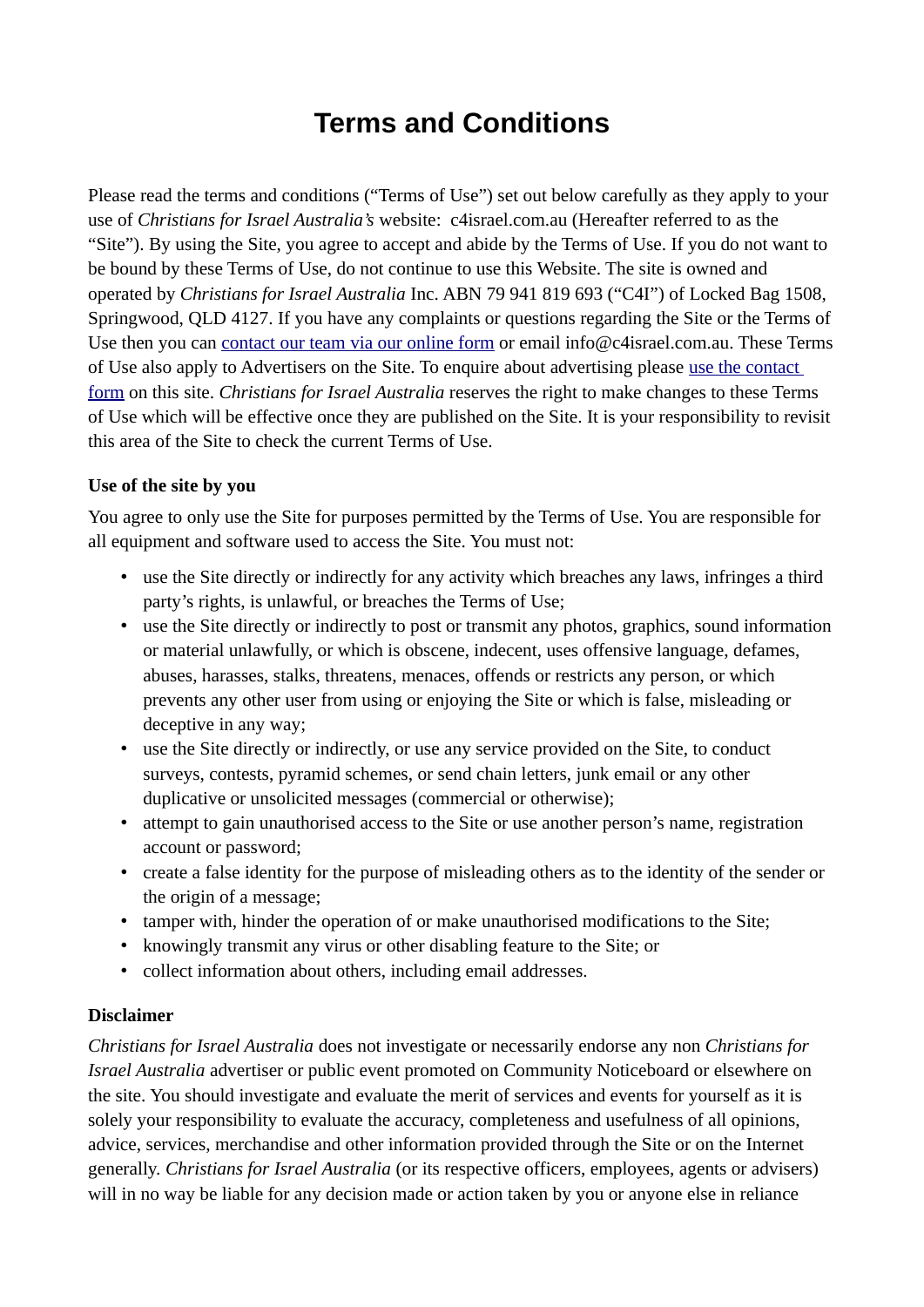upon any information, documents, text, graphics, software or other material contained or displayed on or available through the Site including any content which is superseded, incomplete or omitted from the Site (in whole or part). Whilst *Christians for Israel Australia* takes every effort to ensure that all information on our Site is accurate we cannot be held responsible for the consequences of your decisions based on that information. The Site and content available on it are provided on an "as is" basis and may be summaries and *Christians for Israel Australia* reserves the right to change, add or remove any content. *Christians for Israel Australia* takes every effort to ensure the Site is 'clean' but makes no warranty that the Site will be free from viruses or any kind of malicious code whatsoever. To the extent permitted by law, all implied warranties, conditions and representations about or in relation to:

- the Site:
- Content;
- the availability of the Site; and
- your use of the Site, are excluded.
- Limitation of liability

If a term is implied by law into the Terms of Use and the law prohibits provisions in a contract excluding or modifying liability under that term, then it will be included in the Terms of Use. However, *Christians for Israel Australia* liability for breach of such term will, to the extent permitted by law, be limited, at *Christians for Israel Australia's* option, to: in relation to goods, at *Christians for Israel Australia's* option:

- repair and return of goods to you;
- refund to you of the cost of replacing the goods or of acquiring equivalent goods or
- if the good is still available, replacement of the goods with equivalent goods; or
- in relation to services, at *Christians for Israel Australia's* option:
- supply of the services again; or
- refund to you of the cost of having the services supplied again.

To the extent permitted by law, *Christians for Israel Australia* (and their respective affiliates, officers, employees, agents, representatives and third party service providers) exclude all liabilities (including in contract, for negligence or otherwise) for any loss (including consequential loss), damage, costs or expenses suffered by you or claims made against you in connection with, however caused:

- your use of or reliance on the Site and the Content;
- any lack of availability, interruption, delay in operation, virus, internet access difficulties, or equipment malfunction in relation to the Site;
- any failure to provide the Site; or
- your purchase of any goods or services offered for sale on the Site, attendance at an event, or decision to apply for or accept any Employment Opportunity.
- Copyright Guidelines

Except as permitted under the Act (for example for the services of the Crown or in reliance on one of the fair dealing exceptions i.e. a fair dealing for the purposes of research or study) no part of this website may be reproduced, stored in a retrieval system, communicated or transmitted in any form or by any means without prior written permission. All inquiries should be made to the copyright owner: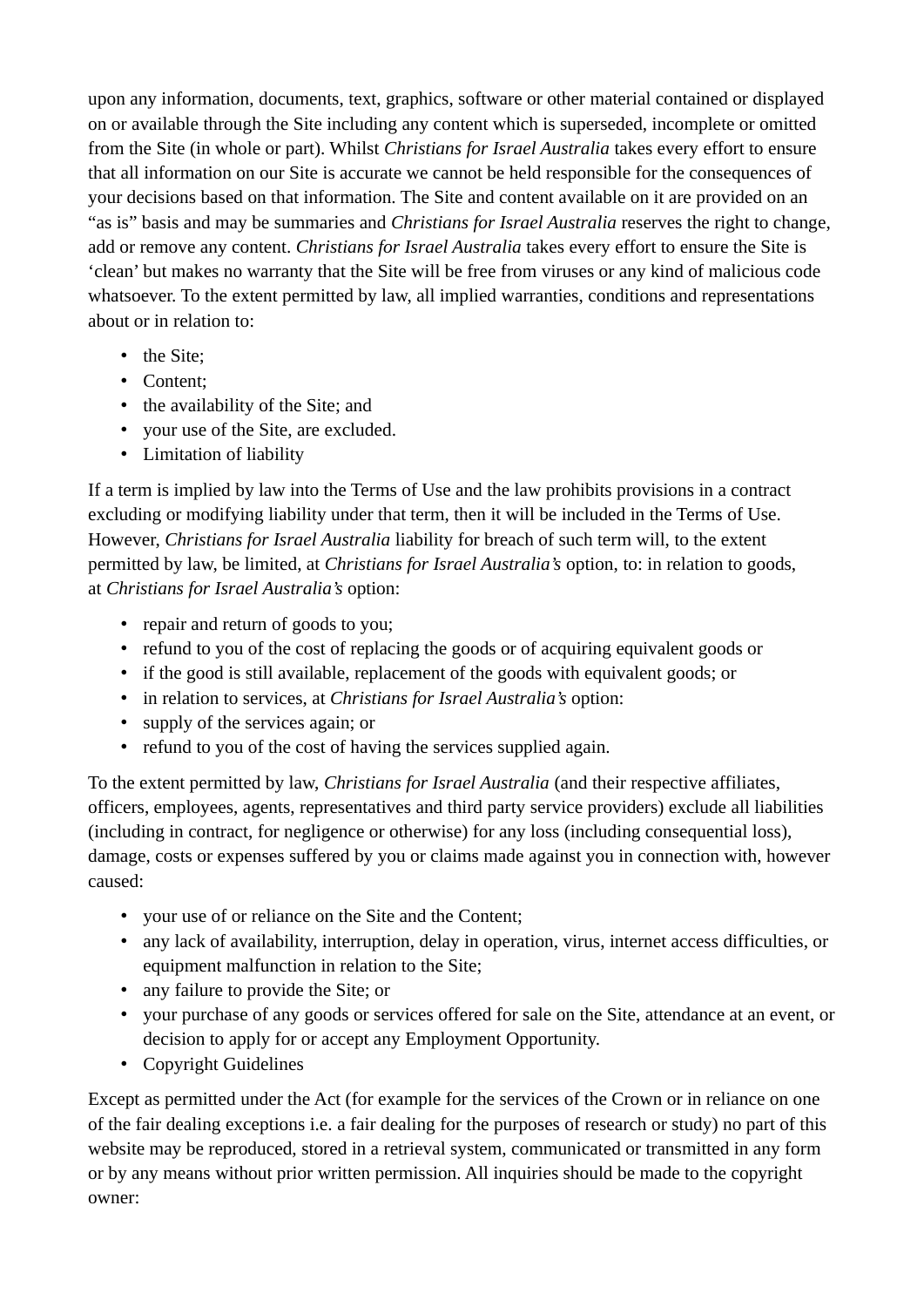*Christians for Israel Australia* Locked Bag 1508, Springwood, QLD 4127.

# **Education Usage**

The Australian Copyright Act 1968 (the Act) allows 10% of the number of words on this website to be reproduced and/or communicated by any Australian educational institution for its educational purposes provided that the educational institution (or the body that administers it) has given a Notice to Copyright Agency Limited (CAL) under part VB of the Act. For details of the CAL licence for educational institutions contact:

Copyright Agency Limited Level 15, 233 Castlereagh Street Sydney NSW 2000 Telephone: +612 9394 7600 Facsimile: +612 9394 7601 E-mail: [www.copyright.com.au](http://www.copyright.com.au/)

# **Links from the Site**

Externally linked websites from within the Site are not within the control of *Christians for Israel Australia*. *Christians for Israel Australia* does not take responsibility for the content in, or currency of, any externally linked sites. The inclusion of any link within the Website does not imply endorsement by *Christians for Israel Australia* of the linked website, nor does it suggest any relationship with the organisation linked. You agree that by accessing any linked site you are doing so at your own risk and you agree to fully indemnify *Christians for Israel Australia* against any liability arising out of your accessing any linked site.

## **Accuracy of registration information**

When registering on the Site, you must ensure that all information you provide is correct and up-todate. If you change your details during the period of your membership, you agree to ensure your details are updated.

#### **Username and password**

It is your responsibility to keep your login and your password safe and secure. If there is any activity undertaken with your login details then you are responsible. If you think that your details may have been used by someone else then you must notify *Christians for Israel Australia's* volunteer team as soon as possible. You must also change your password immediately. You agree to indemnify *Christians for Israel Australia* against any and all claims arising out of your failure to maintain the confidentiality of your username and password.

#### **Website payments**

If any credit card payments (including donations) are made on the Site, those payments are processed by an independent third party service provider. You consent to disclosure of relevant information about you to that provider on a confidential basis. If you wish to obtain further information about the provider, then contact *Christians for Israel Australia* in accordance with the Privacy Statement. To the extent permitted by law, *Christians for Israel Australia*excludes all liability in relation to those payments and the services provided by that third party.

# **Placement and removal of content on the Site**

*Christians for Israel Australia* is not required to publish any Content under these Terms of Use and reserves the right to decline to publish, or where already published, to remove any Content (as defined below) that *Christians for Israel Australia* considers at *Christians for Israel Australia*'s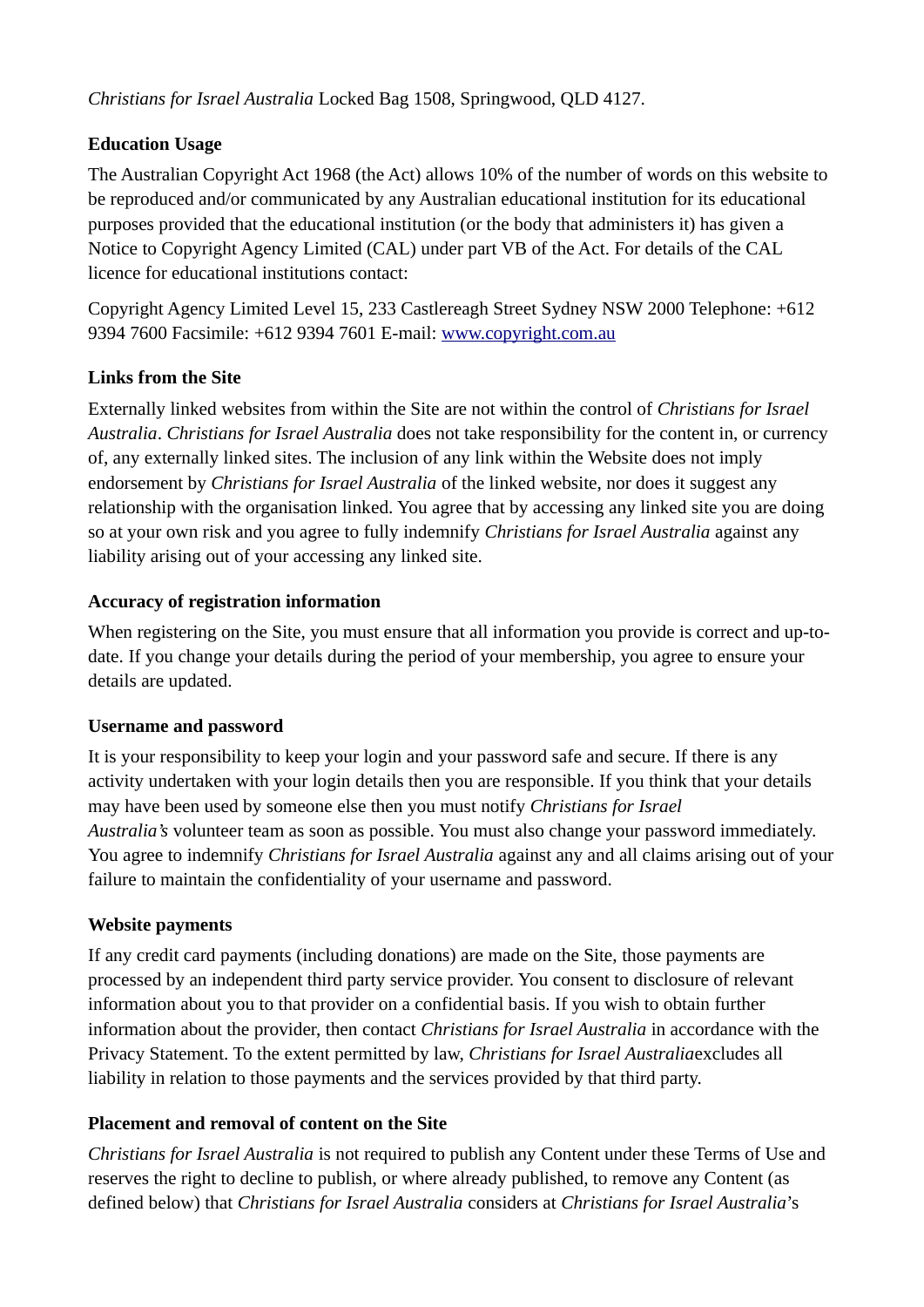absolute discretion is inappropriate for the Site for any reason. You acknowledge that copyright, trademarks and all other intellectual property rights ("IP Rights") in the Site and in the Content belongs to *Christians for Israel Australia* and that *Christians for Israel Australia* will have all IP Rights in any new Content developed by it or its contractors. To the extent you provide text, graphics or other material to *Christians for Israel Australia* that is not new Content you grant *Christians for Israel Australia* a perpetual, royalty-free, non-exclusive, irrevocable, worldwide licence to use and sub-licence such Content world-wide. You are provided access to the Site only for your personal use. Subject to applicable laws:

- unauthorised use of the Content is strictly prohibited and may infringe *Christians for Israel Australia's* IP Rights in the Content; and
- no Content may be reproduced, published or transmitted in any manner without the prior written consent of *Christians for Israel Australia*.

Without limiting the above, and subject to applicable law, you may not without prior written permission from *Christians for Israel Australia*:

- archive the Content or any part of it;
- form a database whether electronically or otherwise by systematically downloading or storing all or any of the Content; or
- adapt, vary, modify, redistribute or republish the Content (in whole or part)

The trademarks used on the Site are *Christians for Israel Australia's* trademarks or the trademarks of a third party. Nothing on the Site should be construed as granting any licence to use any trademark without the permission of the owner. You must not use any of *Christians for Israel Australia's* trademarks:

- as or as part of your trademarks;
- in connection with goods or services which are not the goods or services of *Christians for Israel Australia*
- in a manner that may be confusing, misleading or deceptive; or
- in a manner that disparages *Christians for Israel Australia*, its ministries or the Site.

# **Technical difficulties**

Due to the nature of the Internet and mobile phone communications your use of the Site and associated services may be subject to interruption or delay. *Christians for Israel Australia* and its service providers do not make any warranty that the Site or services will be error free, without interruption or delay or free from defects in design or engineering. No guarantee is offered in regard to the compatibility of this Site to your software or hardware.

# **Indemnity**

To the maximum extent permitted by law, you specifically agree to indemnify and hold *Christians for Israel Australia* and their respective affiliates, officers, employees, agents, representatives and third party service providers, harmless from any and all claims and liabilities resulting from your breach of these Terms of Use or relating to your use of the Site or its use by any person on your behalf. For the purposes of this paragraph Site includes any linked sites.